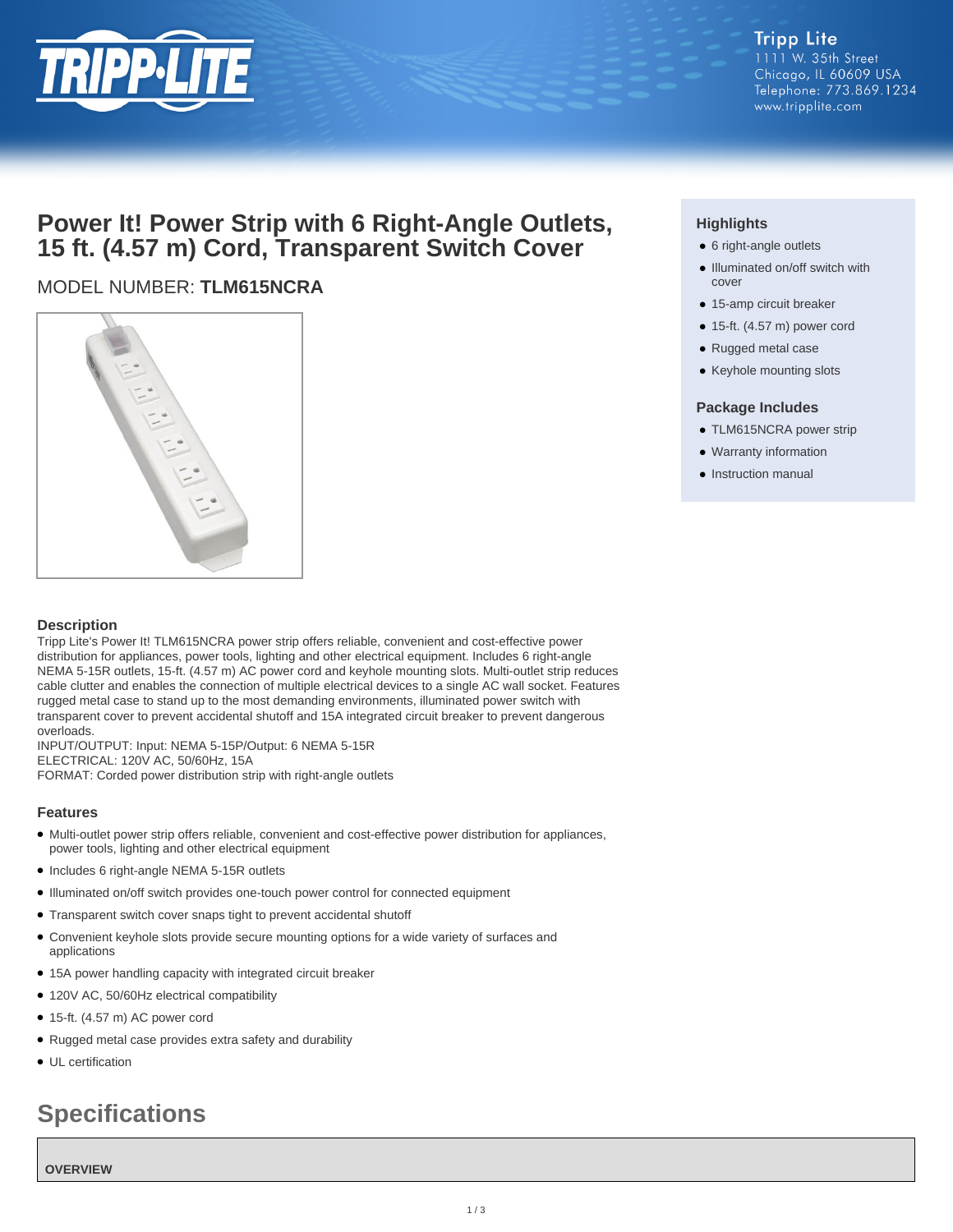

Tripp Lite<br>1111 W. 35th Street<br>Chicago, IL 60609 USA<br>Telephone: 773.869.1234<br>www.tripplite.com

| <b>UPC Code</b>                                      | 037332135681                                                                    |  |
|------------------------------------------------------|---------------------------------------------------------------------------------|--|
|                                                      |                                                                                 |  |
| <b>INPUT</b>                                         |                                                                                 |  |
| Nominal Input Voltage(s) Supported                   | <b>120V AC</b>                                                                  |  |
| Recommended Electrical Service                       | 15A 120V                                                                        |  |
| Input Cord Gauge Type                                | 14 gauge; SJT                                                                   |  |
| Voltage Compatibility (VAC)                          | 120                                                                             |  |
| Input Plug Type                                      | NEMA 5-15P                                                                      |  |
| Input Cord Length (ft.)                              | 15                                                                              |  |
| Right-Angle Plug                                     | No                                                                              |  |
| Input Cord Length (m)                                | 4.57                                                                            |  |
| Integrated Cord Clip                                 | No                                                                              |  |
| <b>OUTPUT</b>                                        |                                                                                 |  |
| <b>Frequency Compatibility</b>                       | 50 / 60 Hz                                                                      |  |
| Output (Watts)                                       | 1800                                                                            |  |
| <b>Output Receptacles</b>                            | $(6)$ 5-15R                                                                     |  |
| Circuit Breaker (amps)                               | 15                                                                              |  |
| <b>Overload Protection</b>                           | 15A circuit breaker                                                             |  |
| <b>Transformer Accommodation</b>                     | $(3)$ Yes                                                                       |  |
| <b>Outlet Orientation</b>                            | Single row of 6 (right-angle)                                                   |  |
| Right-Angle Outlets                                  | Yes                                                                             |  |
| <b>USER INTERFACE, ALERTS &amp; CONTROLS</b>         |                                                                                 |  |
| Switches                                             | Illuminated on/off switch controls power to all outlets                         |  |
| Locking Switch Cover                                 | Transparent switch cover snaps tight to prevent accidental shutoff              |  |
|                                                      |                                                                                 |  |
| <b>PHYSICAL</b>                                      |                                                                                 |  |
| Material of Construction                             | Metal                                                                           |  |
| Color                                                | Light Gray                                                                      |  |
| Power Cord Color                                     | Light Gray                                                                      |  |
| Housing Color                                        | Light Gray                                                                      |  |
| Mounting Holes or Slots                              | Yes                                                                             |  |
| Slot or Hole Mount Measurement<br>(Center to Center) | Distance between mounting tabs = 203.20mm; Distance between end tabs = 330.17mm |  |
| Outlets Measurement (Center to<br>Center)            | 41.3mm                                                                          |  |
| Receptacle Color                                     | Light gray                                                                      |  |